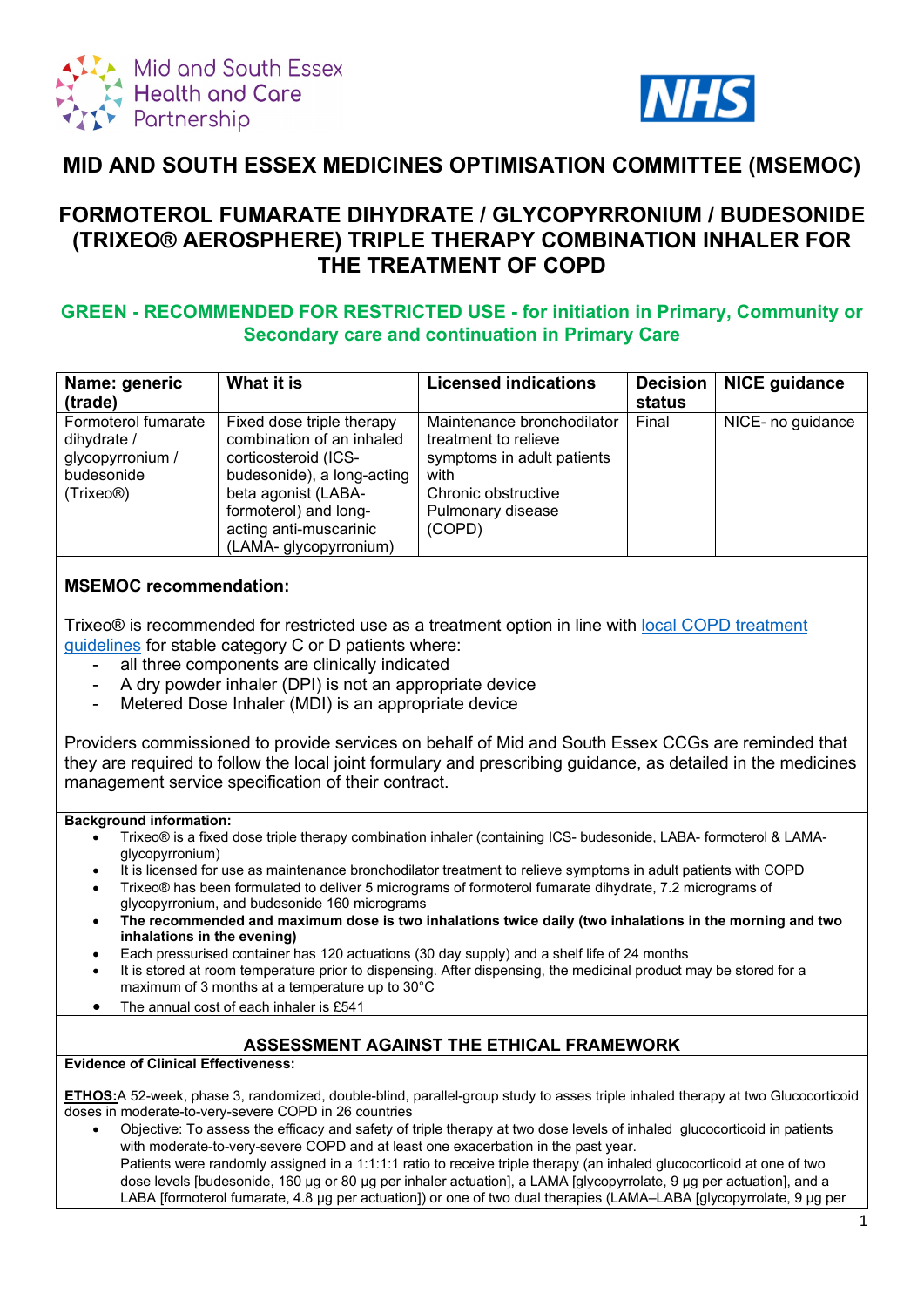



actuation, and formoterol fumarate, 4.8 μg per actuation] or inhaled glucocorticoid–LABA [budesonide, 160 μg per actuation, and formoterol fumarate, 4.8 μg per actuation]). The patients received two doses per day over a 52-week period, and each dose consisted of two actuations (i.e., each dose of triple therapy delivered 320 μg or 160 μg of budesonide). Randomisation was stratified according to exacerbation history (1 or ≥2 moderate or severe exacerbations), postbronchodilator FEV1 (25 to <50% or 50 to <65% of the predicted normal value), blood eosinophil count (<150 or ≥150 cells per cubic millimetre), and country.

- Population: The modified intention-to-treat population comprised of 8509 patients aged 40 to 80 years old and had symptomatic COPD (defined as a score of ≥10 on the COPD Assessment Test, on which scores range from 0 to 40 with higher scores indicating more symptoms; the minimum clinically important difference is 2 points). All patients:
	- $\circ$  Were receiving at least two inhaled maintenance therapies at the time of screening, had a postbronchodilator ratio of a FEV1 to the forced vital capacity of less than 0.7, with a postbronchodilator FEV1 of 25 to 65% of the predicted normal value
	- o Had a history of smoking of at least 10- packs of cigarettes a year
	- Had a documented history of at least one moderate to severe COPD exacerbation (if their FEV1 was <50% of the predicted normal value)

Or

at least two moderate or one severe COPD exacerbation (if FEV1 was ≥50% of the predicted normal value) in the year before screening

Patients who had a current asthma diagnosis were excluded but those who had had asthma in the past were eligible. Intervention:

- o 2137 patients received 320-µg–budesonide triple-therapy
- o 2121 patients received 160-µg–budesonide triple-therapy
- 2120 patients received glycopyrrolate–formoterol<br>○ 2131 patients received budesonide–formoterol
- 2131 patients received budesonide–formoterol
- Primary outcomes:

Annual rate (the estimated mean number per patient per year) of moderate or severe COPD exacerbations); Trixeo® Aerosphere 1.08, glycopyrrolate-formoterol fumarate (GFF) 1.42

budesonide-formoterol fumarate (BFF), 1.243.

The annual rate of moderate or severe exacerbations was significantly lower with Trixeo® aerosphere versus comparators: Trixeo® aerosphere versus comparators, rate ratio (RR; 95% confidence interval [CI]); p value: GFF: 0.76 (0.69, 0.83); p<0.001. BFF: 0.87 (0.79, 0.95); p=0.0033

Secondary outcomes:

Time to first moderate/severe COPD exacerbation

Patients with exacerbations, n (%): Trixeo® aerosphere: 1,026 (48.0),GFF: 1,056 (49.8),BFF: 1,085 (50.9).Trixeo® aerosphere showed a significant benefit over the dual-therapy regimens with respect to the time to first moderate/severe COPD exacerbation, hazard ratio (HR; 95% CI); p value: Trixeo® aerosphere versus: GFF: 0.88 (0.81, 0.96); p=0.004 BFF: 0.89 (0.81, 0.97); p=0.0063

Annual rate of severe COPD exacerbations: Trixeo® aerosphere: 0.13, GFF: 0.15,BFF: 0.163 Trixeo® aerosphere numerically (not statistically significant) reduced the annual rate of severe COPD exacerbations versus comparators, RR (95% CI); p value: Trixeo® aerosphere versus: GFF: 0.84 (0.69, 1.03); p=0.09, BFF: 0.80 (0.66–0.97); p=0.023

**KRONOS:** A randomized, double-blind, parallel-Group study to assess the efficacy and safety of triple therapy versus dual therapies in chronic obstructive pulmonary disease

- Objective: A phase 3 chronic-dosing, multi-center study to assess the efficacy and safety of triple therapy with budesonide/ glycopyrrolate/ formoterol fumarate with co-suspension delivery technology versus dual therapies in chronic obstructive pulmonary disease across 215 sites across 4 countries
- Population: The demographic characteristics of the patients at baseline were similar across treatment groups. Inclusion criteria: aged 40–80 years; current or former smokers (with a smoking history of ≥10 pack-years); established clinical history of COPD, as defined by the American Thoracic Society/European Respiratory Society or by locally applicable guidelines and confirmed by the investigator; and had moderate to very severe COPD, as defined by a postbronchodilator FEV1 less than 80% and 25% or more, according to predicted normal values using National Health and Nutrition Examination Survey III reference equations, or applicable reference norms for Japan and China (adjustment factor of 0.88). Patients were symptomatic (COPD Assessment Test score ≥10) despite receiving two or more inhaled maintenance therapies for at least 6 weeks before screening. Patients were not required to have had a COPD exacerbation within the preceding year.
- Intervention: 1902 patients were randomly assigned to received:
	- o Trixeo® aerosphere (budesonide/glycopyrrolate/formoterol fumarate) MDI 320/14.4/9.6 μg (i.e. 160/7.2/4.8 μg as two inhalations twice-daily [licenced dose]; n=640)4
	- o GFF MDI 18/9.6 μg (i.e. 9/4.8 μg as two inhalations twice-daily; n=627)
	- o BFF MDI 320/9.6 μg (i.e. 160/4.8 μg as two inhalations twice-daily; n=316)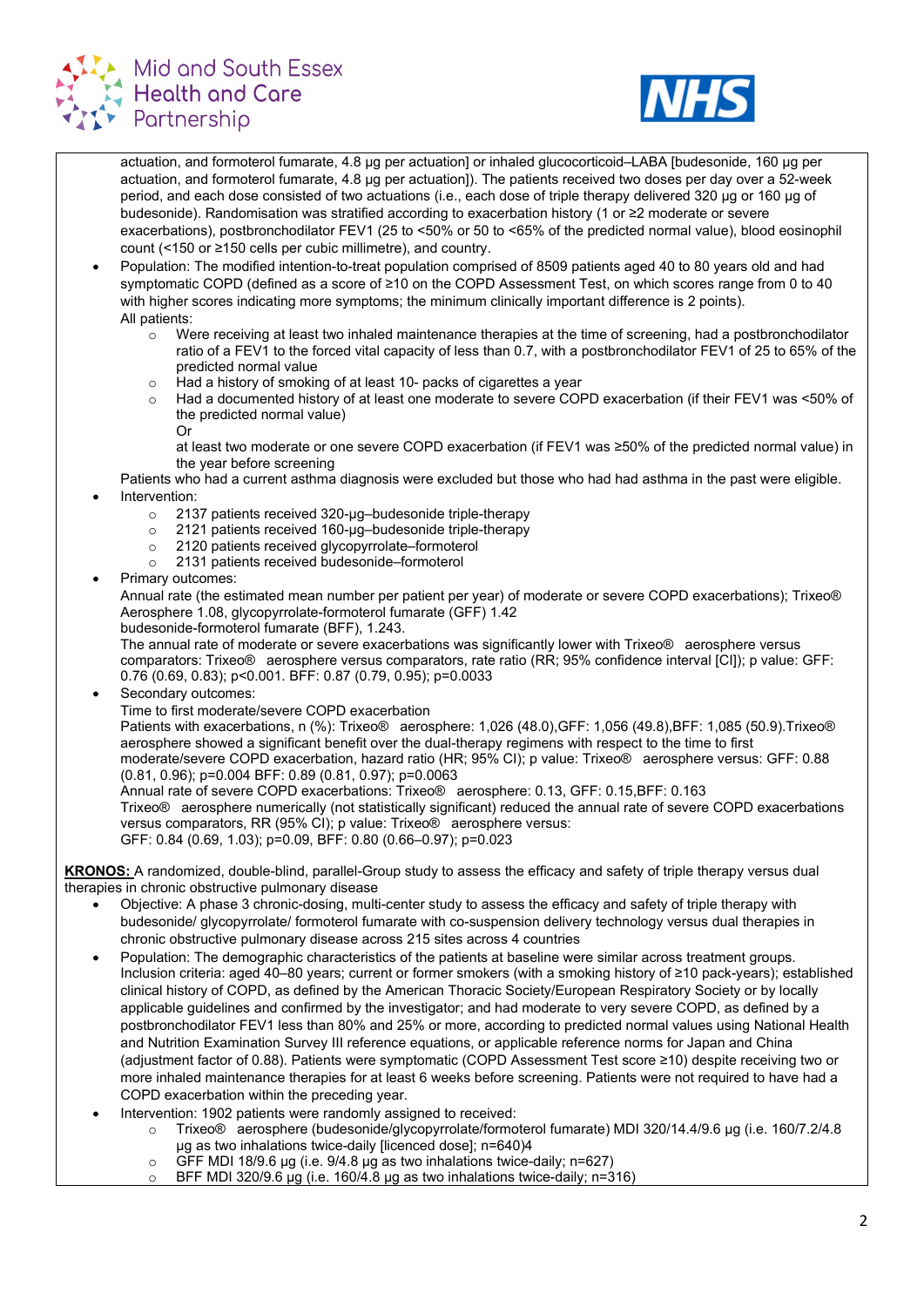



o Budesonide/formoterol fumarate dry powder inhaler 400/12 μg (BUD/FORM) DPI (i.e. 200/6 μg as two inhalations twice-daily; (n=319) Participants received treatment as two inhalations twice-daily for 24 weeks. Primary outcomes: FEV1 area under the curve (AUC) 0−4, primary analysis Least squares mean (LSM) FEV1, mL (SE): Trixeo® aerosphere: 305 (8.4), GFF MDI: 288 (8.5), BFF MDI: 201 (11.7), BUD/FORM DPI: 214 (11.5) Over 24 weeks, Trixeo® aerosphere significantly improved FEV1 AUC0–4 versus BFF MDI and BUD/FORM DPI, LSM difference (95% confidence interval [CI]); p value: GFF MDI: 16 (–6, 38); p=0.1448,BFF MDI: 104 (77, 131); p<0.0001,BUD/FORM DPI: 91 (64, 117); p<0.0001 Change from baseline in morning pre-dose trough FEV1, primary analysis. LSM, mL (SE): Trixeo® aerosphere: 147 (6.5), GFF MDI: 125 (6.6), BFF MDI: 73 (9.2), BUD/FORM DPI: 88 (9.1). The change from baseline in morning pre-dose trough FEV1 over 24 weeks was significantly improved by Trixeo® Aerosphere versus GFF MDI and BFF MDI, LSM difference (95% CI); p value: GFF MDI: 22 (4,39); p=0.0139, BFF MDI: 74 (52 to 95); p<0.0001, BUD/FORM DPI: 59 (38, 80); p<0.0001 Secondary outcomes: FEV1 AUC0−4, secondary analysis LSM, mL (SE): Trixeo® aerosphere: 293 (8.4), GFF MDI: 271 (8.4), BFF MDI: 189 (11.6), BUD/FORM DPI: 204 (11.4). Over 24 weeks, Trixeo® Aerosphere significantly improved FEV1 AUC0–4 versus BFF MDI and BUD/FORM DPI, LSM difference (95% CI); p value: GFF MDI: 22 (0, 43); p=0.0488, BFF MDI: 104 (77, 130); p<0.0001, BUD/FORM DPI: 89 (63, 116); p<0.00014. Change from baseline in morning pre-dose trough FEV1, secondary analysis, LSM, mL (SE): Trixeo® Aerosphere: 137 (6.6), GFF MDI: 110 (6.6), BFF MDI: 63 (9.3), BUD/FORM DPI: 80 (9.2). The change from baseline in morning pre-dose trough FEV1 over 24 weeks was significantly improved by Trixeo® Aerosphere versus GFF MDI and BFF MDI, LSM difference (95% CI); p value: GFF MDI: 27 (9, 45); p=0.0027, BFF MDI: 74 (52, 96); p<0.0001, BUD/FORM DPI: 56 (35, 78); p<0.0001. Model-estimated rate of moderate or severe COPD exacerbations rate, per year: Trixeo® aerosphere: 0.46, GFF MDI: 0.95, BFF MDI: 0.56, BUD/FORM DPI: 0.554.The rate of moderate or severe COPD exacerbations was significantly lower during treatment with Trixeo® Aerosphere versus GFF MDI, rate ratio (95% CI); p value: GFF MDI: 0.48 (0.37, 0.64); p<0.0001, BFF MDI: 0.82 (0.58, 1.17); p=0.2792, BUD/FORM DPI: 0.83 (0.59, 1.18); p=0.3120. Change from baseline in use of rescue medication LSM, puffs per day (SE): Trixeo® aerosphere:1.3 (0.13),GFF MDI: –1.1 (0.13),BFF MDI: –1.1 (0.18),BUD/FORM DPI: –1.6 (0.17). There was no significant difference between Trixeo® Aerosphere and comparators in the use of daily rescue medication, LSM difference (95% CI); p value:GFF MDI: -0.25 (-0.60, 0.09); p=0.1446, BFF MDI: -0.24 (-0.65, 0.18); p=0.2661, BUD/FORM DPI: 0.23 (-0.17, 0.63); p=0.26674 **Safety from Summary of Product Characteristics (SPC):**

The safety profile is characterised by corticosteroid, anticholinergic and β2-adrenergic class effects related to the individual components of the combination. The most commonly reported adverse reactions in patients receiving this medicinal product were pneumonia (4.6%), headache (2.7%) and urinary tract infection (2.7%).

### **Limitations and comments:**

- The studies were initiated & sponsored by AstraZeneca
- Long term safety data was limited due to the short durations of the trials
- Triple therapy versus dual therapy was assessed.

## **Cost of treatment and Cost Effectiveness:**

- No cost-effectiveness analysis available.
- The annual cost of trixeo® is similar to that of other LABA/LAMA/ICS combination products, at the same point in the MS[E COPD](https://coronavirus.msehealthandcarepartnership.co.uk/respiratory-system/)  [pathway](https://coronavirus.msehealthandcarepartnership.co.uk/respiratory-system/)
- 1st line (licensed) LAMA + LABA + ICS choices administered together as separate inhalers: £541/year vs £577-£962/year
- Where triple therapy is indicated and effective there is a potential for reduced costs by using fixed dose triple therapy (LAMA, LABA & ICS) in a single inhaler versus 2 separate inhalers (e.g. LAMA /LABA + ICS)

| <b>Inhaler</b>                                                                       | <b>Type</b> | <b>Dose</b>              | Cost/<br><b>vear</b> | equivalent miles in a<br>car/year)8 |
|--------------------------------------------------------------------------------------|-------------|--------------------------|----------------------|-------------------------------------|
| Fluticasone/vilanterol/umeclidinium 92/22/55mcg (Trelegy Ellipta®)                   | <b>DPI</b>  | One puff daily           | £541                 | 34                                  |
| Beclometasone/formoterol/glycopyrronium 88/5/9mcg (Trimbow<br>Nexthaler <sup>®</sup> | <b>DPI</b>  | Two puffs twice<br>daily | £541                 | 39                                  |
| Budesonide/formoterol/glycopyrronium 160/5/7.2 (Trixeo<br>Aerosphere <sup>®</sup> )  | <b>MDI</b>  | Two puffs twice<br>daily | £541                 | 593                                 |
| Beclometasone/formoterol/glycopyrronium 87/5/9mcg (Trimbow<br>$MD \otimes H$         | <b>MDI</b>  | Two puffs twice<br>daily | £541                 | 624                                 |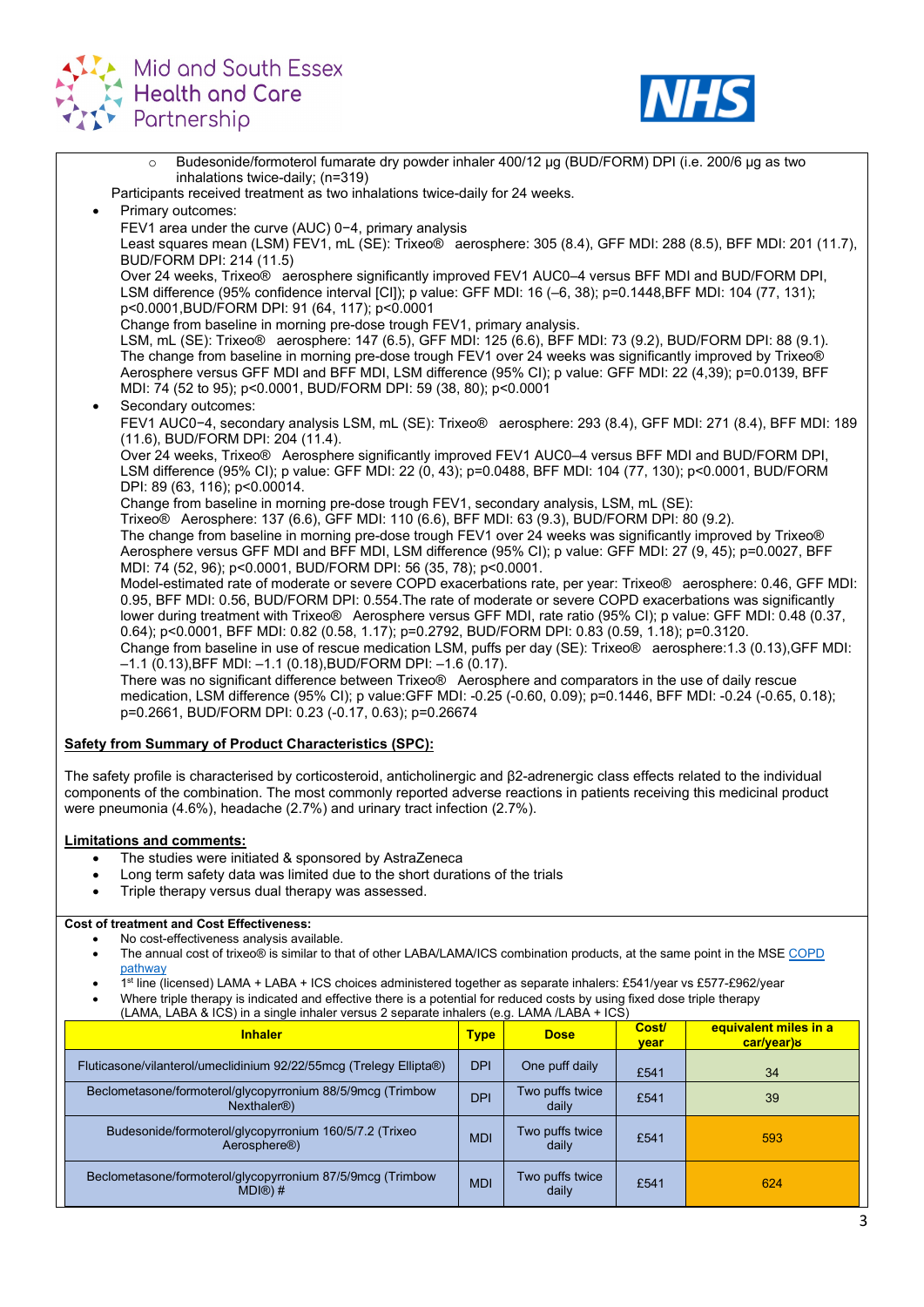



#### **The needs of the population:**

- The needs of the population appear to be low as there are a range of single (LAMA, LABA, ICS) and dual therapy (LAMA/LABA) combination inhalers available to treat COPD.
- Where triple therapy is indicated, twice daily administration with one inhaler vs two may be an attractive option for patient adherence (including difficulty using more than 1 device or who find their medication regimen difficult or confusing) even though the clinical relevance has not been established
- Fixed triple therapy lacks flexibility and makes it difficult to amend the individual medicines if treatment needs changing for any reason
- There are concerns that the availability of a fixed dose triple therapy inhaler may lead to rapid escalation to triple therapy with no assessment of the need, efficacy and safety of the separate individual drugs (especially the ICS – given safety concerns)

#### **The needs of the community:**

- The needs of the community can be considered as low as Trixeo® is similar cost as alternative LAMA/LABA/ICS combination inhalers.
- There may be potential cost savings to the wider system if there is a response to treatment, treatment costs associated with poorly controlled disease may be avoided (e.g. a reduction in treatments needed for exacerbations, including hospitalisation) at the expense of the ongoing drug cost.
- Costs would be increased if there is rapid escalation to triple therapy and subsequent reduced use of lower cost LABA/LAMA inhalers

#### **Equity and Equality:**

• No impact anticipated.

#### **Policy drivers:**

- **NICE guidelines for COPD in over 16s: diagnosis and management** [NG115](https://www.nice.org.uk/guidance/ng115)
- **Global Initiative for Chronic Obstructive Lung Disease (GOLD)** [Report 2021.](https://goldcopd.org/2021-gold-reports/)
- **NHS Long term Plan[, link](https://www.longtermplan.nhs.uk/)**
- **NHSE Network Contract Directed Enhanced Service: Investment and Impact Fund**, [link](https://www.england.nhs.uk/wp-content/uploads/2021/12/B1219-investment-and-impact-fund-implementation-guidance-2021-22-dec-21.pdf)
- **Trixeo® aerosphere**
	- **Scottish Medicines Consortium**:
		- Issued the following advice following an abbreviated submission:

Formoterol fumarate dihydrate / glycopyrronium / budesonide (Trixeo® aerosphere) is accepted for restricted use within NHS Scotland (in patients with severe COPD (forced expiratory volume in one second [FEV1] less than 50% predicted normal) for maintenance treatment in adult patients with moderate to severe chronic obstructive pulmonary disease (COPD) who are not adequately treated by a combination of an inhaled corticosteroid and a long-acting beta2-agonist or combination of a long-acting beta2-agonist and a long-acting muscarinic antagonist **All Wales medicines strategy group (AWSMSG):**

Trixeo® aerosphere was excluded from appraisal by AWSMSG as it meets exclusion criteria 6 (below). Overall it is not endorsed by the body maintenance treatment in adult patients with moderate to severe chronic obstructive pulmonary disease (COPD) who are not adequately treated by a combination of an inhaled corticosteroid and a long‑acting beta2‑agonist or combination of a long-acting beta2‑agonist and a long‑acting muscarinic antagonist. Criteria 6: Product is a new formulation or combination of an established medicine which is either:

- an oral formulation intended for patients unable to swallow tablets or capsules, or;
- an alternative formulation of an established medicine which costs the same or less than the existing established medicine\*.

\*New formulations costing more will be considered on case-by-case basis

### **EoE CCG decisions:**

o **Bedfordshire Luton and Milton Keynes ICS (accessed February 2022)**

Issued a green (i.e. appropriate for initiation in both primary and secondary care)

#### **Other decisions:**

- o **NHS Derbyshire CCGs (accessed February 2022):**
	- Issued a grey (i.e. for use except in exceptional circumstances only) traffic light status
- o **Greater Manchester Medicines Management Group (accessed February 2022):**
	- Accepted for use as a single triple therapy combination inhaler
- o **Lancashire & South Cumbria (accessed February 2022):**
- Issued a grey traffic light status (i.e. prioritised for review)

#### **Implementability:**

• Requires engagement from primary, community and secondary care to ensure equity across the local health economies.

#### **References:**

- NICE guidelines for COPD in over 16s: diagnosis and management<https://www.nice.org.uk/guidance/ng115>
- GOLD report 2021<https://goldcopd.org/2021-gold-reports/>
- NHS Long term Plan, January 2019[\(](https://www.longtermplan.nhs.uk/)[https://www.longtermplan.nhs.uk/\)](https://www.longtermplan.nhs.uk/)
- NHSE. Network Contract Directed Enhanced Service Investment and Impact Fund 2021/22: Updated Guidance 01 December 2021[\(https://www.england.nhs.uk/publication/investment-and-impact-fund-2021-22-implementation](https://www.england.nhs.uk/publication/investment-and-impact-fund-2021-22-implementation-guidance/)[guidance/\)](https://www.england.nhs.uk/publication/investment-and-impact-fund-2021-22-implementation-guidance/)